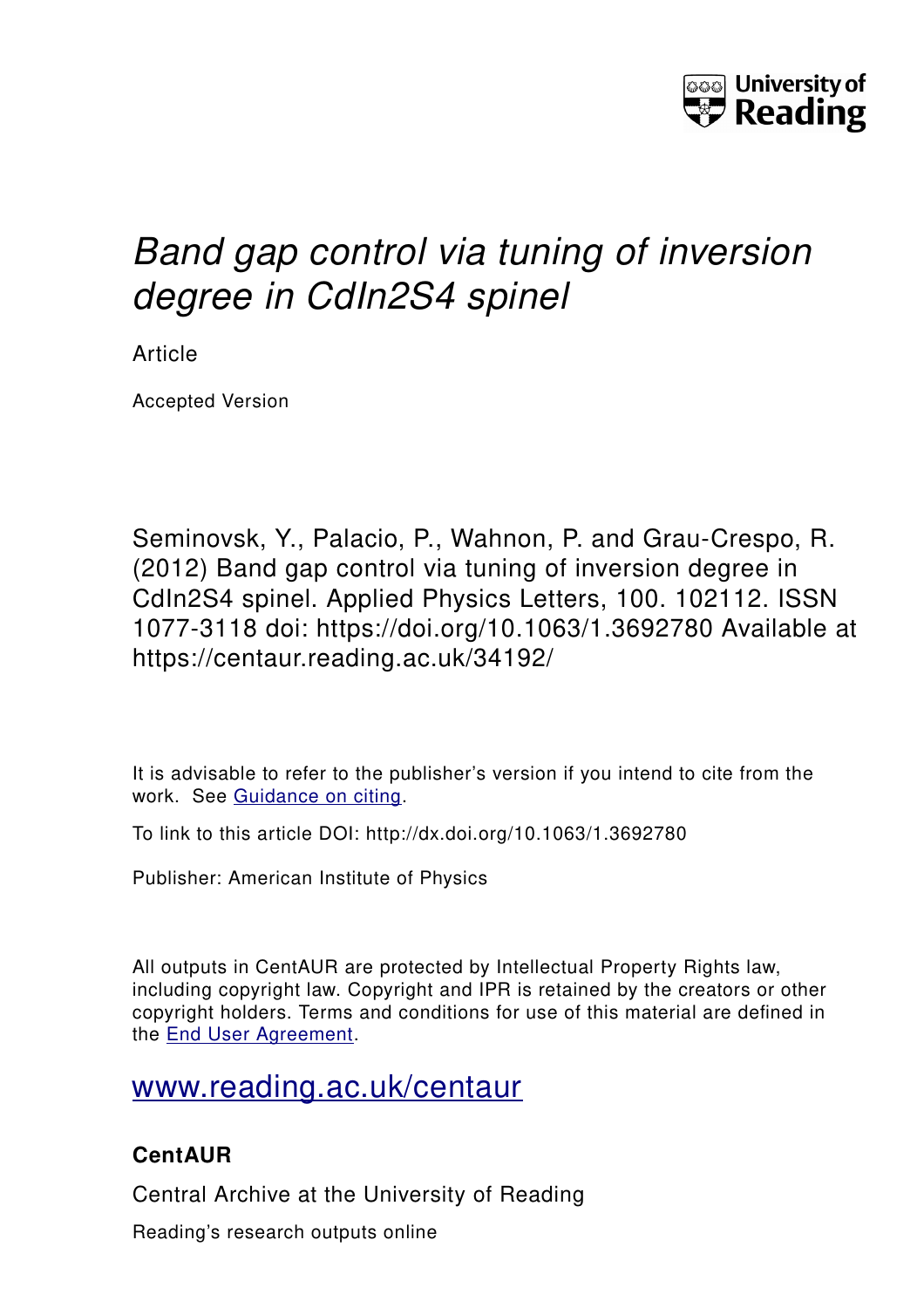## **Band gap control via tuning of inversion degree in CdIn**2**S**<sup>4</sup> **spinel**

Yohanna Seminóvski<sup>1,2</sup>,\* Pablo Palacios<sup>1,3</sup>, Perla Wahnón<sup>1,2</sup>, and Ricardo Grau-Crespo<sup>4</sup>

<sup>1</sup> Instituto de Energía Solar, Universidad Politécnica de Madrid UPM, Ciudad Universitaria, 28040, Madrid, Spain

<sup>2</sup> *Dpt. TEAT, ETSI Telecomunicaci´on, UPM, Ciudad Universitaria. 28040, Madrid, Spain*

<sup>3</sup> *Dpt. FyQATA, EIAE, UPM, Pz. Cardenal Cisneros 3, 28040, Madrid, Spain and*

<sup>4</sup> *Department of Chemistry, University College London, 20 Gordon Street, London WC1H 0AJ, UK*

(Dated: February 7, 2012)

Based on theoretical arguments we propose a possible route for controlling the band-gap in the promising photovoltaic material CdIn2S4. Our *ab initio* calculations show that the experimental degree of inversion in this spinel (fraction of tetrahedral sites occupied by In) corresponds approximately to the equilibrium value given by the minimum of the theoretical inversion free energy at a typical synthesis temperature. Modification of this temperature, or of the cooling rate after synthesis, is then expected to change the inversion degree, which in turn sensitively tunes the electronic band-gap of the solid, as shown here by Heyd-Scuseria-Ernzerhof screened hybrid functional calculations.

The cadmium/indium thiospinel  $CdIn<sub>2</sub>S<sub>4</sub>$  is a photosensitive semiconductor with excellent light absorption properties in the visible range of the spectrum, and has attracted considerable attention in recent years due to its potential applications in photocatalysis, high-efficiency solar cells, light-emitting diodes, and optoelectronic devices [1–4]. A detailed understanding of the factors controlling its electronic band structure is required in order to optimize these applications. The band gap of pure  $CdIn<sub>2</sub>S<sub>4</sub>$  is indirect and values between 2.1 eV and 2.4 eV (between 2.5 and 2.7 eV for the direct gap) have been reported by different authors [5]. The electronic and optical properties of the system at room temperature seem to depend on whether the crystal is annealed or quenched from the synthesis temperature, which is possibly related to changes in the cation distribution [6].

In a 'normal' spinel, the 2+ cations are located in the tetrahedral sites and the 3+ cations occupy octahedral sites, while deviation from this distribution is called 'inversion'. For  $\text{CdIn}_2\text{S}_4$  it is difficult to refine the  $\text{Cd}/\text{In}$ occupancies of the tetrahedral and octahedral sites from standard diffraction measurements because  $Cd^{2+}$  and  $\text{In}^{3+}$  are isoelectronic, but Raman experiments suggest that some level of inversion is present [7, 8]. We can write the formula unit as  $(\text{Cd}_{1-x}\text{In}_x)[\text{In}_{2-x}\text{Cd}_x]S_4$ , where () represent the tetrahedral sites, [ ] the octahedral sites, and  $x$  is the degree of inversion  $(x=0)$  is the normal spinel and  $x=1$  is the fully inverse spinel). The experimental value of *x* is 0.20 [8].

In this Letter we present theoretical results showing that (*i*) the experimental degree of inversion degree roughly corresponds to thermodynamic equilibrium at the formation temperatures of the thiospinel, thus suggesting that the distribution of cations could be modified by changing the synthesis temperature, and (*ii*) that even a moderate change in the degree of inversion leads to significant change in the band gap of the material, which

indicates a promising route for tuning the light absorption properties of the semiconductor.

We have performed density functional theory (DFT) calculations of  $\text{CdIn}_2\text{S}_4$  with different inversion degrees, using the Vienna Ab Initio Simulation Program (VASP) [9]. We employed both the Perdew-Burke-Ernzerhof (PBE) exchange-correlation functional [10] and its modified version for solids (PBEsol) [11], which improves the description of cell geometries and of phonon frequencies in solids, compared to the standard PBE functional [12]. For the direct  $\text{CdIn}_2\text{S}_4$ , PBEsol gives an equilibrium cell parameter  $(a=10.860 \text{ Å})$  that is closer than the PBE result  $(a=11.020 \text{ Å})$  to the experimental value  $(a_{exp}=10.831 \text{ Å}, \text{ which can be obtained by extrapolation}$ to absolute zero of the temperature dependence measured by Kistaiah et al. [13]). The convergence of energies with respect to cutoff energies, reciprocal space sampling density and other precision parameters was checked carefully. The  $CdIn<sub>2</sub>S<sub>4</sub>$  primitive cell contains two formula units, which allows us to consider inversion degrees  $x = 0, 0.5$ and 1. For each value of *x* there is only one symmetrically different configuration of cations, so we calculate the inversion energy as  $\Delta E_{conf}(x) = E(x) - E(0)$ , where the subscript *conf* indicates that this is the configurational contribution only (vibrational contributions are discussed below).

A quadratic dependence of the inversion energy with *x* has been empirically recognised by Kriessman and Harrison [14] and theoretically justified by O'Neill and Navrotsky [15] based on the linear dependences with *x* of both the cell parameter *a* and the anion position parameter *u*. Therefore, our three calculated inversion energies allow us to interpolate for any value of *x* using a quadratic function, as shown in Fig 1 a). The PBE and PBEsol results are very similar in terms of energy, therefore the discussion below refers to the PBEsol results, unless otherwise stated. The inversion energies are positive for the whole range of x, and the curvature is slightly negative. In order to test the approximation of using only one configuration for the calculation of the energy for each  $x > 0$ , we have calculated the inversion energy for *x*=0.25 by taking

*<sup>∗</sup>* seminovski@etsit.upm.es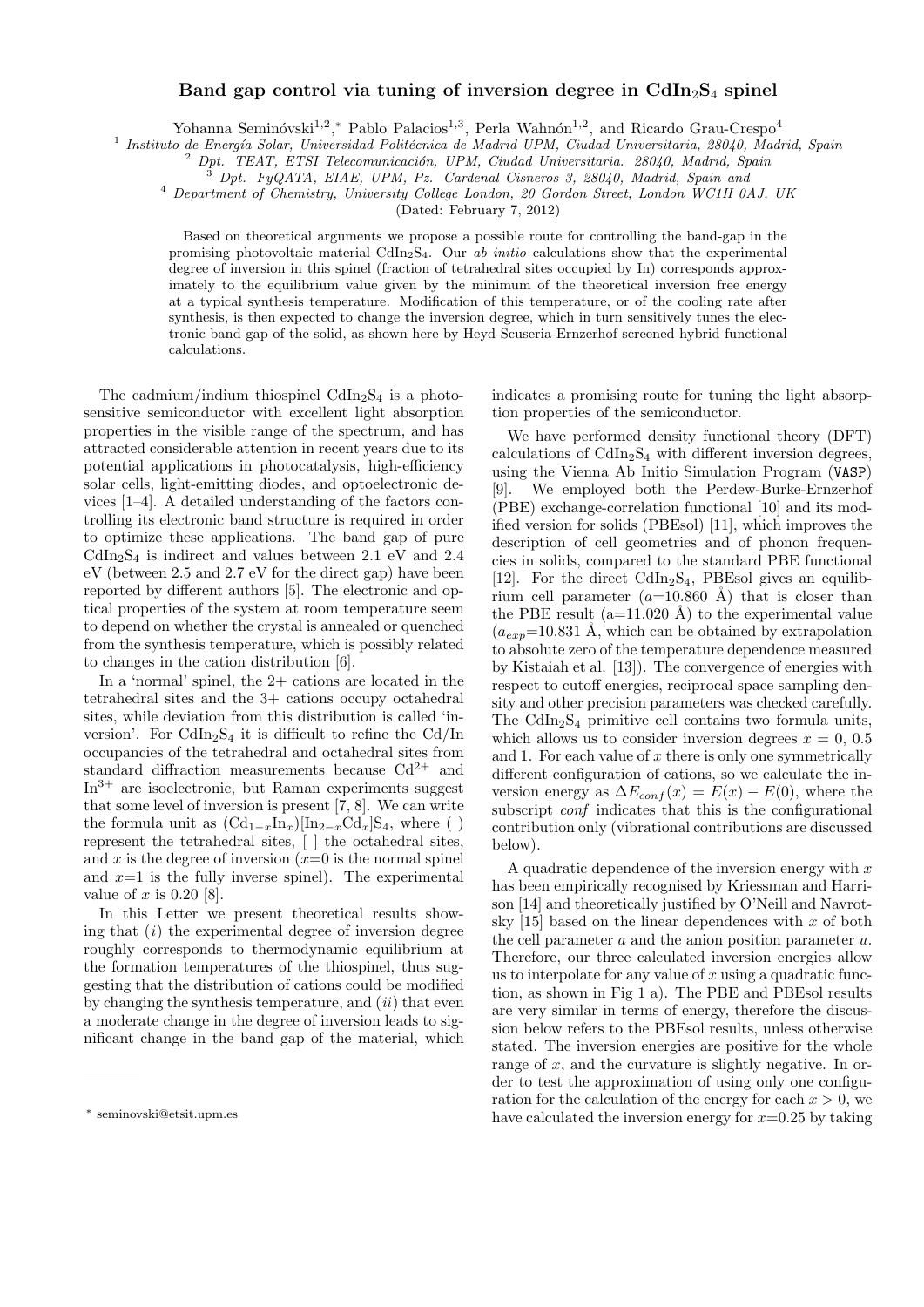

FIG. 1. a) Inversion energies as obtained from PBE and PBEsol calculations; the open circle corresponds to the ensemble average in a double cell with  $x=0.25$ . b) Configurational and c) vibrational contributions to the inversion free energy. d) Total inversion free energy; the vertical line marks the experimental value of the inversion degree.

the symmetry-adapted ensemble average of all different cation configurations [16] in a cell doubled along one axis. The result, represented as an empty circle in Fig. 1 a), is in good agreement with our quadratic interpolation based on the primitive cell results.

We can now estimate the configurational free energy of inversion  $\Delta F_{conf} = \Delta E_{conf} - T\Delta S_{conf}$ , where:

$$
S_{conf} = -R[xlnx + (1 - x)ln(1 - x) + xln\frac{x}{2} + (2 - x)ln(1 - \frac{x}{2})]
$$
 (1)

is the ideal configurational entropy of inversion [17, 18]. In practice, some excess (non-ideal) contributions to the configurational entropy can be expected, but our test calculations for the ensemble of configurations with  $x=0.25$ in the double cell show that these excess contributions are indeed small: the difference between the temperaturedependent entropy (as calculated using Boltzmann statistics, e.g. [19]) and the maximum entropy for the given cell and composition, is only 2%. In the absence of inversion energies, the minimum of the inversion free energy corresponds to the maximum of the configurational entropy, which occurs at  $x = 2/3$  (full disorder of the cations among *all* sites). However, the positive and relatively high inversion energies imply that the minima of the inversion free energy actually occur at much lower values of *x* (e.g.  $x=0.04$  at  $T=1000$  K), as shown in Fig. 1 b). Therefore, according to the analysis so far, which ignores vibrational effects, the  $CdIn<sub>2</sub>S<sub>4</sub>$  spinel would be expected to be almost fully direct, while experimental measurements suggest inversion degrees of *∼*20% [8].

In order to discuss the effect of vibrations in the thermodynamics of inversion, we now examine the phonon modes in  $\text{CdIn}_2\text{S}_4$  with different degrees of inversion. For these calculations, we employ density functional perturbation theory, as implemented in VASP. We first compare the calculated zone-centre frequencies for the direct spinel with the experimental values measured using infrared and Raman spectroscopy [7, 20]. TABLE I shows that the vibrational modes are well described by our PBEsol calculations, with average discrepancy of only 2.5%.

We then calculated the phonon frequencies in a  $2\times2\times2$ supercell, which is equivalent to a Γ-centered  $2 \times 2 \times 2$ sampling of the reciprocal space, thus allowing (linear) dispersion of the modes. From the resulting frequencies we obtained the vibrational contributions to the inversion free energy in the harmonic approximation:

$$
\Delta F_{vib} = k_B T \{ \sum \ln \left[ 2\sinh \left( \frac{h\nu_i(x)}{2k_B T} \right) \right] - \sum \ln \left[ 2\sinh \left( \frac{h\nu_i(0)}{2k_B T} \right) \right] \}
$$
(2)

for configurations with inversion degrees  $x=0$ , 0.5 and 1. Fig. 1 c) shows that the vibrational contribution to the free energy exhibits an almost linear variation with *x*. The negative slope means that vibrational effects will shift the equilibrium inversion degree towards values higher than those expected based on configurational contributions only. The total  $(configurational + vibrational)$ free energy is then plotted in Fig. 1d) as a function of *x* for temperatures between 900 and 1200 K. At a temperature  $T = 1200$  K, which is typical for the synthesis of this type of material [13, 21], the equilibrium degree of inversion is very close to the experimentally observed value  $x=0.20$ . This result suggests that the degree of inversion in  $\text{CdIn}_2\text{S}_4$  is thermodynamically controlled during the solid formation.

The sensitivity of the equilibrium inversion to the temperature indicates that it is possible to tune the cation distribution via temperature control during the sample

TABLE I. Calculated zone-centre phonon frequencies of normal  $CdIn<sub>2</sub>S<sub>4</sub>$  spinel in comparison with experimental values [7, 20]

| Mode             | $\tilde{\nu}_{exp}(cm^{-1})$ | $\tilde{\nu}_{theo}(cm^{-1})$ |
|------------------|------------------------------|-------------------------------|
| $T_{1u}$ (IR)    | 68                           | 67                            |
| $T_{2q}$ (Raman) | 93                           | 92                            |
| $T_{1u}$ (IR)    | 171                          | 171                           |
| $E_a$ (Raman)    | 185                          | 189                           |
| $T_{1u}$ (IR)    | 215                          | 221                           |
| $T_{2q}$ (Raman) | 247                          | 239                           |
| $T_{1u}$ (IR)    | 307                          | 296                           |
| $T_{2q}$ (Raman) | 312                          | 297                           |
| $A_{1q}$ (Raman) | 366                          | 355                           |
|                  |                              |                               |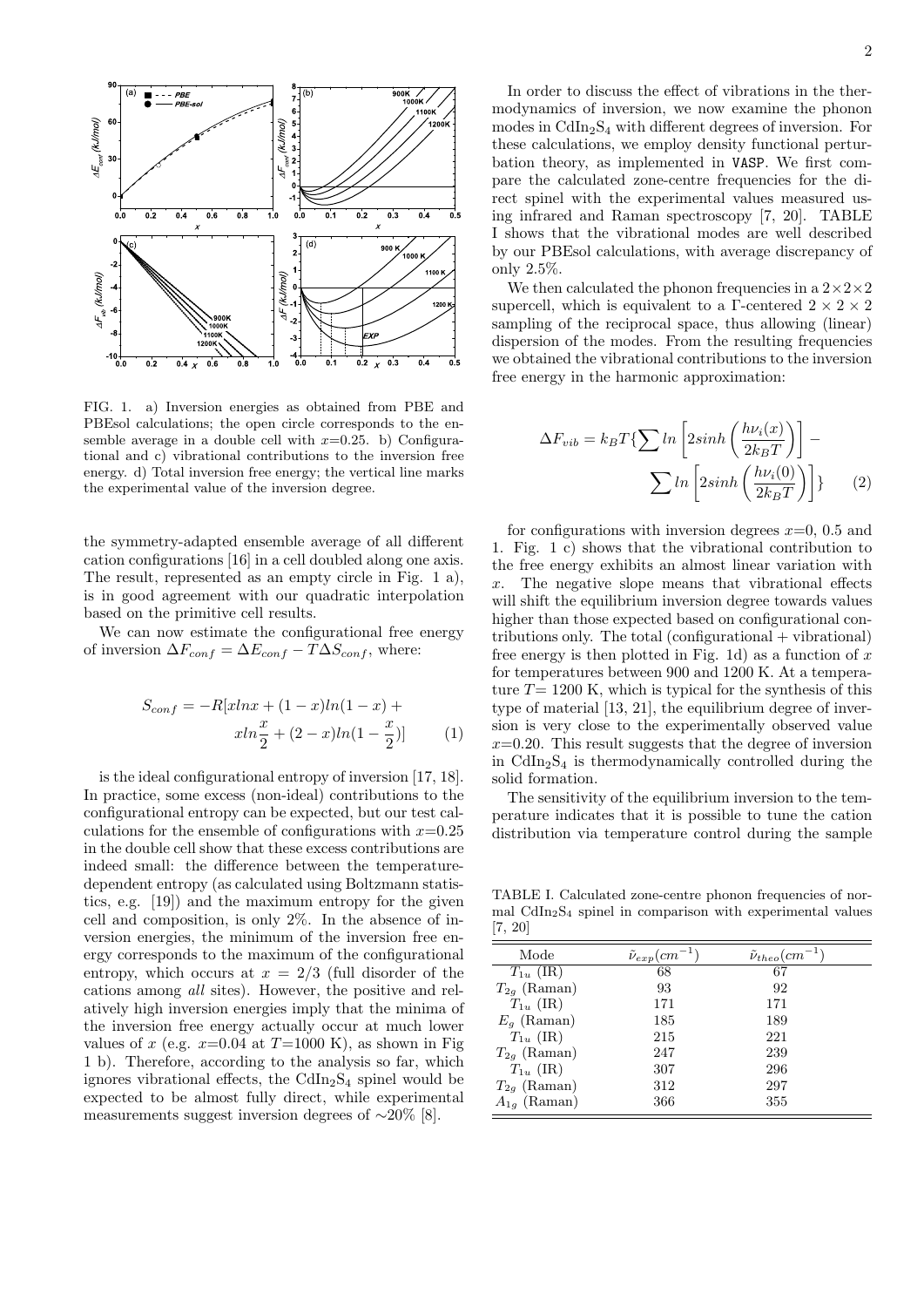

FIG. 2. Direct and indirect band gaps as a function of inversion degree, from screened hybrid functional calculations. In the inset, the band gaps as a function of the configurational equilibration temperature.

preparation. For example, if the equilibration temperature is reduced from 1200 K to 1100 K, the degree of inversion decreases to  $x=0.15$ . From these results, it can also be expected that the degree of inversion will be higher when the sample is quenched (cooled rapidly) instead of annealed (cooled slowly) after its formation. In the latter case, the slow cooling will allow the equilibration of the cation distribution at lower temperatures. Experimental studies have indeed shown a variation in the electronic and optical properties of  $CdIn<sub>2</sub>S<sub>4</sub>$  with the cooling rate after synthesis [6].

We therefore consider the effect that a change of inversion degree has in the electronic properties of the material. The electronic structure was calculated here using

- [1] B. B. Kale, J. O. Baeg, S. M. Lee, H. Chang, S. J. Moon, and C. W. Lee, Adv. Funct. Mater. **16**, 1349 (2006).
- [2] S. K. Apte, S. N. Garaje, R. D. Bolade, J. D. Ambekar, M. V. Kulkarni, S. D. Naik, S. W. Gosavi, J. O. Baeg, and B. B. Kale, J. Mater. Chem. **20**, 6095 (2010).
- [3] I. Aguilera, P. Palacios, K. Sánchez, and P. Wahnón, Phys. Rev. B **81**, 075206 (2010).
- [4] M. J. Lucero, I. Aguilera, C. V. Diaconu, P. Palacios, P. Wahn´on, and G. E. Scuseria, Phys. Rev. B **83**, 2011  $(2011).$
- [5] *Cadmium thioindate (CdIn*2*S*4*) electronic properties*, Vol. 41E: Ternary Compounds, Organic Semiconductors, Landolt-Bőrnstein Database (Springer Materials).
- [6] O. V. Kulikova, L. Kulyuk, I. Radautsan, S. A. Ratseev, E. E. Strumban, V. E. Tezlevan, and V. I. Tsitsanu, Phys. Stat. Sol. (a) **107**, 373 (1988).
- [7] H. Shimizu, K. Y. Y. Ohbayashi, and K. Abe, J. Phys. Soc. Jpn. **38**, 750 (1975).
- [8] V. V. Ursaki, F. J. Manjón, I. M. Tiginyanu, and V. E. Tezlevan, J. Phys.: Condens. Matter **14**, 6801 (2002).

the Heyd-Scuseria-Ernzerhof (HSE06) screened hybrid functional, which includes 25% of Hartree-Fock exchange [22], yielding better band gap predictions (although at a higher computational cost) than standard DFT functionals [23]. In fact, recent work has shown that HSE06 gives band structures for Mg/In and Cd/In thiospinels that are very similar to those obtained from more computationally demanding many-body techniques [4]. The calculated values for the direct and indirect band gap are close to, although somewhat lower than, the experimental values measured in samples with degree of inversion *x*=0.20 (2.1-2.4 for indirect and 2.5-2.7 for direct band gap [5]). The effect of inversion on the band gap is found to be quite drastic, with a decrease of almost 1 eV in both the direct and indirect band gaps when *x* changes

This result means that any small change in the inversion degree, achieved via temperature control during the sample preparation, will be reflected significantly in the electronic and optical properties of the material. The connection between the band gap and the equilibration temperature for the cation distribution is illustrated in the inset of Fig. 2. Lower temperatures of formation, or slower cooling rates after sample preparation, should lead to wider band gaps. Therefore our simulations results indicate a possible route to tune the electronic properties of this interestic photovoltaic material.

from 0 to 0.5 (Fig. 2).

The Spanish effort was supported by the Ministerio de Ciencia y Innovacion: Consolider Ingenio2010 GENESIS-FV (Grant N CSD2006-04), FOTOMAT (Grant No. MAT2009-14625-C03-01), and the Comunidad de Madrid NUMANCIA2 project (S-2009ENE-1477). We thank the UK's Materials Chemistry Consortium for allowing access to the HECToR supercomputing service via EPSRC grant EP/F067496.

- [9] G. Kresse and J. Joubert, Phys. Rev. B **59**, 1758 (1999).
- [10] J. Perdew, K. Burke, and M. Ernzerhof, Phys. Rev. Lett. **77**, 3865 (1996).
- [11] J. Perdew, A. Ruzsinsky, G. I. Csonka, O. A. Vydrov, G. E. Scuseria, L. A. Constantin, X. Zhou, and K. Burke, Phys. Rev. Lett. **100**, 136406 (2008).
- [12] M. De La Pierre, R. Orlando, L. Maschio, K. Doll, P. Ugliengo, and R. Dovesi, Journal of Computational Chemistry **32**, 1775 (2011).
- [13] P. Kistaiah, K. S. Murthy, and K. V. K. Rao, J. Mat. Sci. Letters **1**, 285 (1982).
- [14] C. J. Kriessman and S. E. Harrison, Phys. Rev. **103**, 857 (1956).
- [15] H. S. C. O'Neill and A. Navrotsky, Am. Miner. **68**, 181 (1983).
- [16] R. Grau-Crespo, S. Hamad, C. Catlow, and N. H. de Leeuw, J. Phys.: Condens. Matter **19**, 256201 (2007).
- [17] A. Navrotsky and O. J. Kleppa, J. Inorg. Nucl. Chem. **29**, 2701 (1967).
- [18] F. Tielens, M. Calatayud, R. Franco, J. M. Recio,